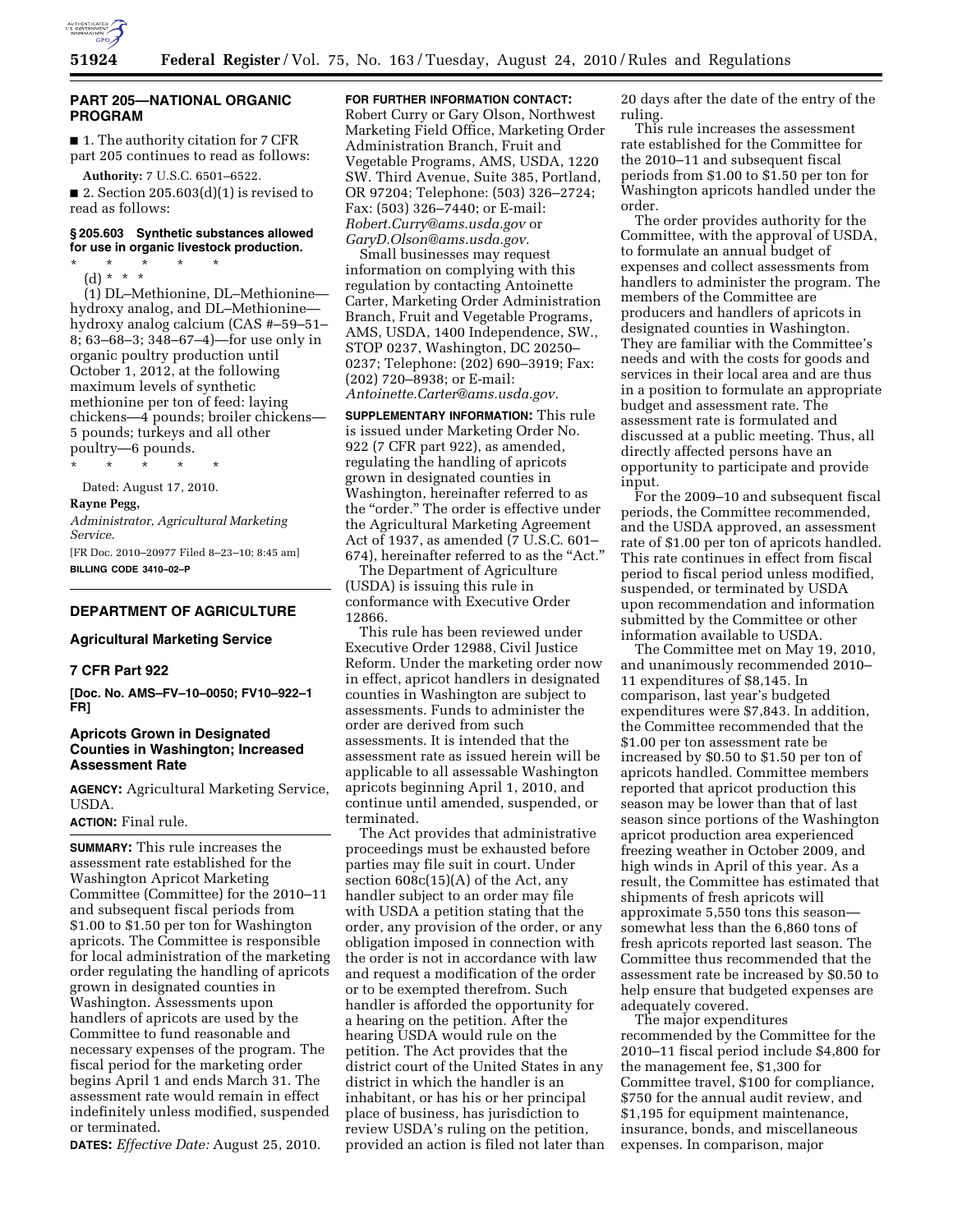expenditures for the 2009–10 fiscal period included \$4,800 for the management service fee, \$1,000 for travel, \$100 for compliance, and \$1,943 for audits, insurance and bonds, equipment maintenance and miscellaneous expenses.

The assessment rate recommended by the Committee was derived by dividing the anticipated expenses of \$8,145 by the projected 2010 apricot production of 5,550 tons. Applying the \$1.50 per ton recommended assessment rate to this crop estimate should provide \$8,325 in assessment income. Funds in the Committee's monetary reserve are projected to be \$7,854 on March 31, 2011. This is within the order's limit of approximately one fiscal period's operational expenses.

The assessment rate established in this rule will continue in effect indefinitely unless modified, suspended, or terminated by USDA upon recommendation and information submitted by the Committee or other available information.

Although this assessment rate will be effective for an indefinite period, the Committee will continue to meet prior to or during each fiscal period to recommend a budget of expenses and consider recommendations for modification of the assessment rate. The dates and times of the Committee's meetings are available from the Committee or USDA. The Committee's meetings are open to the public and interested persons may express their views at these meetings. USDA would evaluate the Committee's recommendations and other available information to determine whether modification of the assessment rate is needed. Further rulemaking would be undertaken as necessary. The Committee's 2010–11 budget has been reviewed and approved by USDA; those for subsequent fiscal periods would also be reviewed and, as appropriate, approved.

#### **Final Regulatory Flexibility Analysis**

Pursuant to requirements set forth in the Regulatory Flexibility Act (RFA), the Agricultural Marketing Service (AMS) has considered the economic impact of this rule on small entities. Accordingly, AMS has prepared this final regulatory flexibility analysis.

The purpose of the RFA is to fit regulatory actions to the scale of business subject to such actions in order that small businesses will not be unduly or disproportionately burdened. Marketing orders issued pursuant to the Act, and the rules issued thereunder, are unique in that they are brought about through group action of essentially

small entities acting on their own behalf.

There are approximately 94 apricot producers within the regulated production area and approximately 20 regulated handlers. Small agricultural producers are defined by the Small Business Administration (13 CFR 121.201) as those having annual receipts of less than \$750,000, and small agricultural service firms are defined as those whose annual receipts are less than \$7,000,000.

The Washington Agricultural Statistics Service reported that the total 8,500 ton Washington apricot utilization (including both fresh and processed markets) in 2009 sold for an average of \$888 per ton. The total 2009 farm-gate value was approximately \$7,551,000. Based on the number of producers in the production area (94), the average annual producer revenue from the sale of apricots in 2009 can thus be estimated at approximately \$80,330. In addition, based on information from the Committee and USDA's Market News Service, 2009 f.o.b. prices for WA No. 1 apricots ranged from \$14.00 to \$24.00 per 24-pound loose-pack container, and from \$12.00 to \$22.00 for 2-layer tray pack containers. The average 2009 price across all sizes and packs was \$17.50, with an estimated industry gross intake of approximately \$10,913,636 in f.o.b. receipts for the 2009 crop—leaving average receipts for each of the 20 handlers well below the SBA's \$7,000,000 threshold for small businesses. Therefore, the majority of producers and handlers of Washington apricots may be classified as small entities.

This rule increases the assessment rate established for the Committee and collected from handlers for the 2010–11 and subsequent fiscal periods from \$1.00 to \$1.50 per ton for apricots handled under the order. The Committee also unanimously recommended 2010–11 expenditures of \$8,145. With a 2010–11 Washington apricot crop estimate of 5,550 fresh market tons, the Committee anticipates assessment income of about \$8,325. The Committee recommended the assessment rate increase to help ensure that budgeted expenses are adequately covered.

The major expenditures recommended by the Committee for the 2010–11 fiscal period include \$4,800 for the management fee, \$1,300 for Committee travel, \$100 for compliance, \$750 for the annual audit review, and \$1,195 for equipment maintenance, insurance, bonds, and miscellaneous expenses. In comparison, major expenditures for the 2009–10 fiscal

period included \$4,800 for the management service fee, \$1,000 for travel, \$100 for compliance, and \$1,943 for audits, insurance and bonds, equipment maintenance and miscellaneous expenses. Funds in the Committee's monetary reserve are projected to be \$7,854 on March 31, 2011. This is within the order's limit of approximately one fiscal period's operational expenses.

The Committee discussed alternatives to the assessment rate increase. Leaving the assessment rate at \$1.00 per ton would have provided the Committee with about \$5,550 in income, an amount considerably less than the 2010 budgeted expenditures of \$8,145. The Committee felt that this would have significantly depleted its monetary reserves, and thus recommended the \$.50 increase. The Committee did not consider an assessment rate greater than \$1.50.

A review of historical crop and price information, as well as preliminary information pertaining to the upcoming crop year indicates that the producer price for the 2010–11 season could average about \$1,000 per ton for fresh Washington apricots. Therefore, the estimated assessment revenue for the 2010–11 fiscal period as a percentage of total producer revenue is 0.15 percent for Washington apricots.

This action increases the assessment obligation imposed on handlers. While assessments impose some additional costs on handlers, the costs are minimal and uniform on all handlers. Some of the additional costs may be passed on to producers. However, these costs would be offset by the benefits derived by the operation of the order.

The Committee's meeting was widely publicized throughout the Washington apricot industry and all interested persons were invited to attend and participate in Committee deliberations on all issues. Like all Committee meetings, the May 19, 2010 meeting was a public meeting and all entities, both large and small, were able to express views on the issues.

This rule imposes no additional reporting or recordkeeping requirements on either small or large Washington apricot handlers. As with all Federal marketing order programs, reports and forms are periodically reviewed to reduce information requirements and duplication by industry and public sector agencies. As noted in the initial regulatory flexibility analysis, USDA has not identified any relevant Federal rules that duplicate, overlap, or conflict with this rule.

AMS is committed to complying with the E-Government Act, to promote the